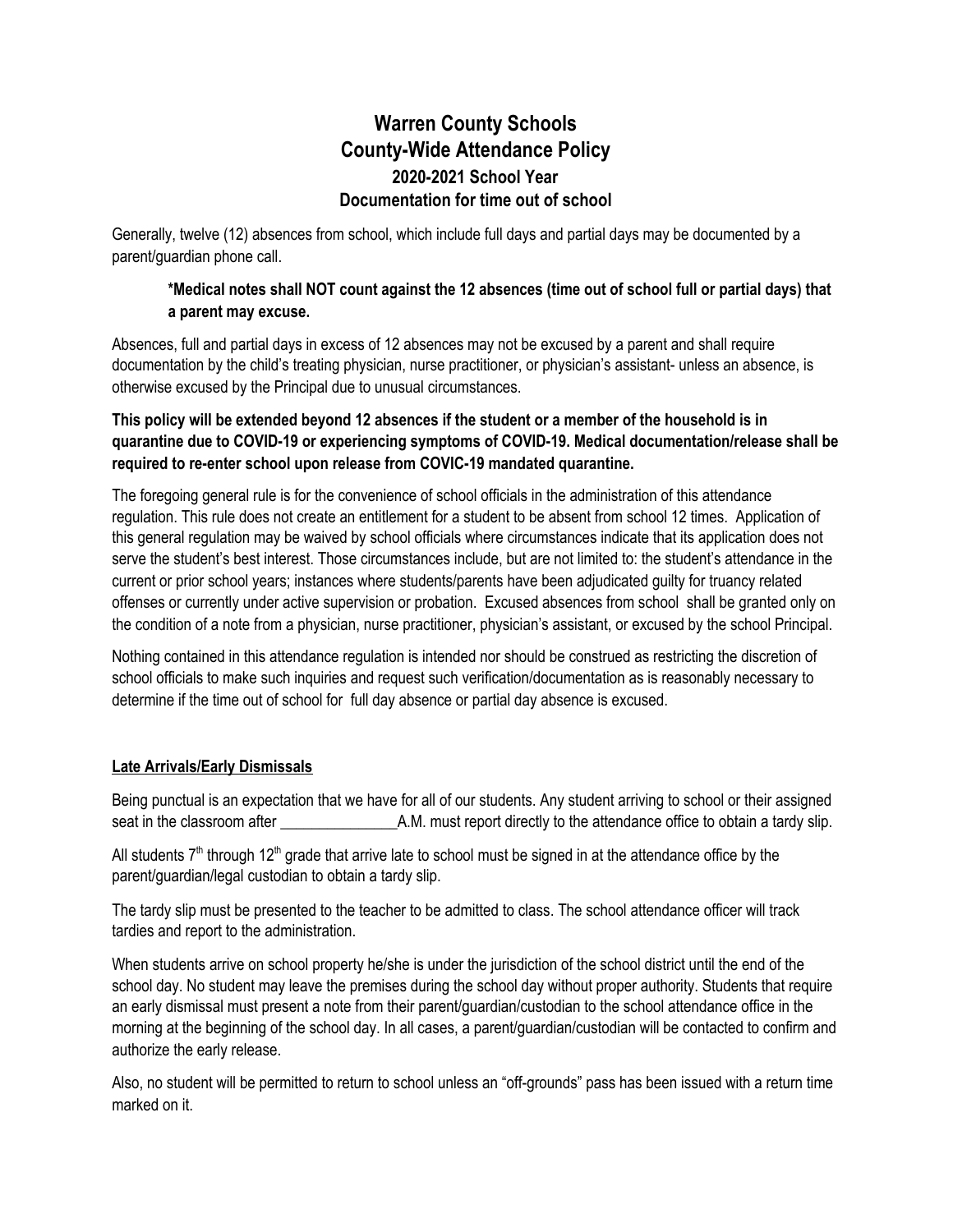Students arriving to school less than 90 minutes from the start of the school day (late arrival) will be counted as tardy to school. Students that are signed out of school less than 90 minutes from the end of the school day (early dismissal) will be counted as "left early" for school. All tardies and "left early" releases will be unexcused unless otherwise noted in the school policy.

Students that arrive at school after the first 90 minutes of the school day will be marked as a half-day absence. Students that are signed out more than 90 minutes before the end of the school day will be counted as half-day absence.

Please refer to the school policy on Attendance for the policy for explaining excused and unexcused absence.

#### **Off Campus Leave**

Students that sign "in and out" during the normal course of the school day will be marked as "At other location" and will be excused or unexcused based upon the reason for the leave from school property. Please refer to the policy on attendance to determine if this time out of school is excused or unexcused.

Students that are involved in College Credit Plus programming, school sanctioned activities and modified academic school schedule must sign in and out in the Attendance office and comply with school rules regarding their programming.

#### **Absences**

Students who miss school are required to have their parent/guardian contact the attendance office on or before  $A.M.$ 

If the school doesn't receive notification, a phone call will automatically be made to the parent/guardian. If the parent/guardian fails to contact the school, the absence will be considered unexcused until a parent/guardian makes direct contact (within 5 days) with the attendance office to verify the student's absence.

All notes parental/guardian or physician's must be submitted to the attendance office within five (5) days of the absence, otherwise the absence will be unexcused.

#### **Unexcused Absences from school: (time out of school full or partial days)**

The Ohio Revised Code define a student as being a habitual truant when a student has:

30 consecutive unexcused hours, or

42 unexcused hours in a school month, or

72 unexcused hours in a school year.

By Law if a student acquires 38 hours in one month or 65 hours in one school year of excused and/or unexcused hours, an attendance notification letter will be mailed to parent/guardian.

The school, in compliance with Ohio Truancy Laws has established the following intervention strategies to avoid unexcused hours, tardies and early dismissal.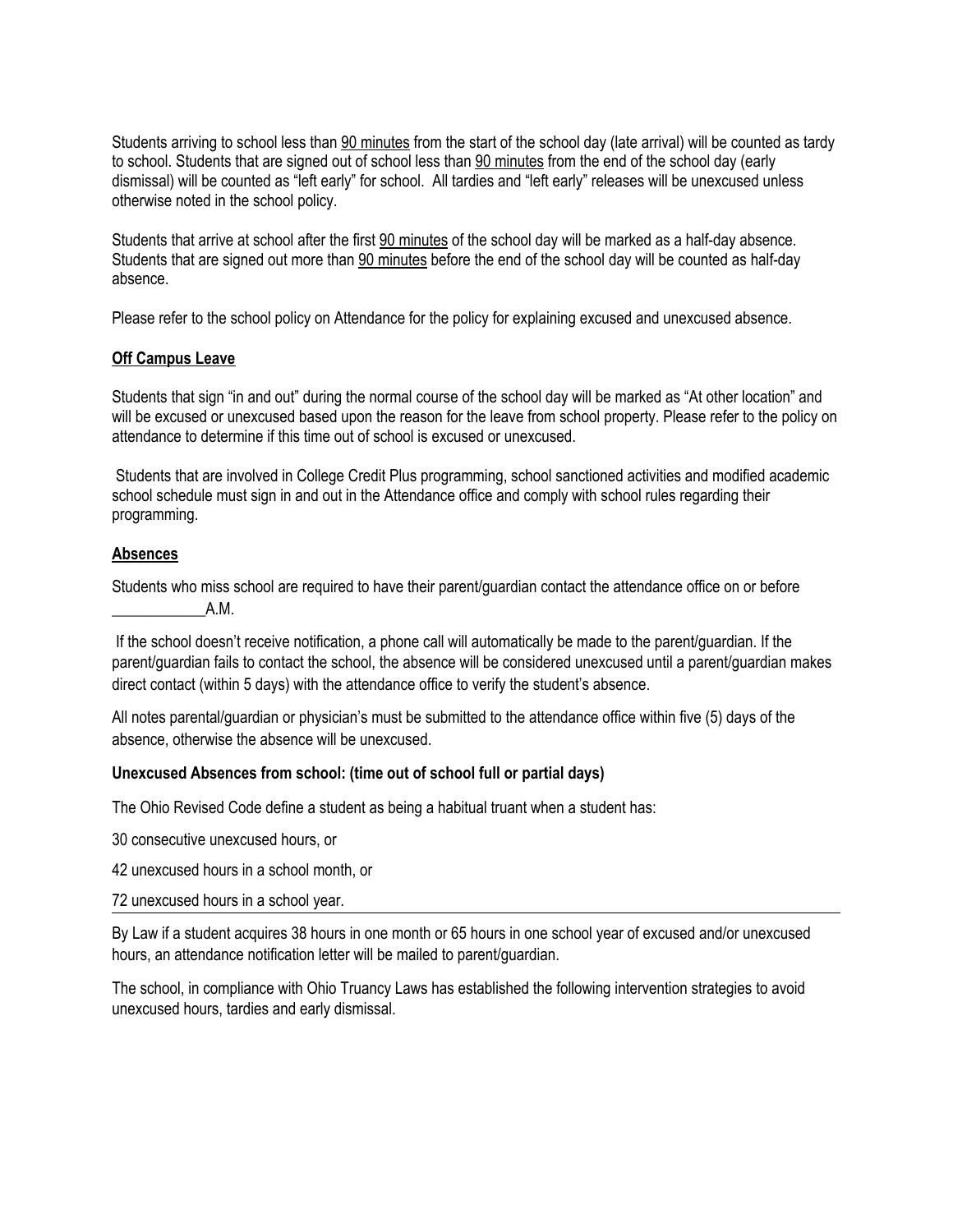If a student acquires 30 consecutive unexcused hours, or 42 unexcused hours in a school month or, 72 unexcused hours in a school year, an Absence Intervention Team meeting will be scheduled by the Truancy Officer, for the purpose of developing an Absence Intervention Plan. The team shall consist of the student, parent/guardian or their designee (a pre-approval FERPA form release for a designee to attend in a parent's place must be filed by the parent for the designee to participate in the Absence Intervention Team meeting), school administrator or their designee, and attendance officer. The team may also include the school psychologist, counselor, social worker, teacher or representative of a public or nonprofit agency designed to assist students and their families in reducing absences, and representative of the Juvenile Court and any other party or person that may assist the student, family or school in reducing truancy.

If the parent/guardian fails to attend or otherwise respond and participate in the Absence Intervention Team, the school shall do both of the following:

- Investigate whether the parent/guardian's failure to attend triggers mandatory reporting to the public children services agency or instruct the Absence Intervention Team to develop an intervention plan for the child notwithstanding the absence of the parent/guardian.
- If the student fails to comply with the Truancy Intervention Plan and meets the legal definition of habitual truant, charges may be filed in Warren County Juvenile Court.

## **ALL students placed on an ABSENCE INTERVENTION PLAN are required to:**

- **1. Attend school with no unexcused absences.**
- **2. Parents are to contact the school to report concerns regarding the student.**
- **3. Parent to call the school no later that two (2) hours after the start of school day to report absence.**

**In addition a student may be required to have a Doctor's excuse if absence; be referred to a school counselor; referred to outside agency, required to attend TEG and any other interventions or strategies that may assist the student in attending school.**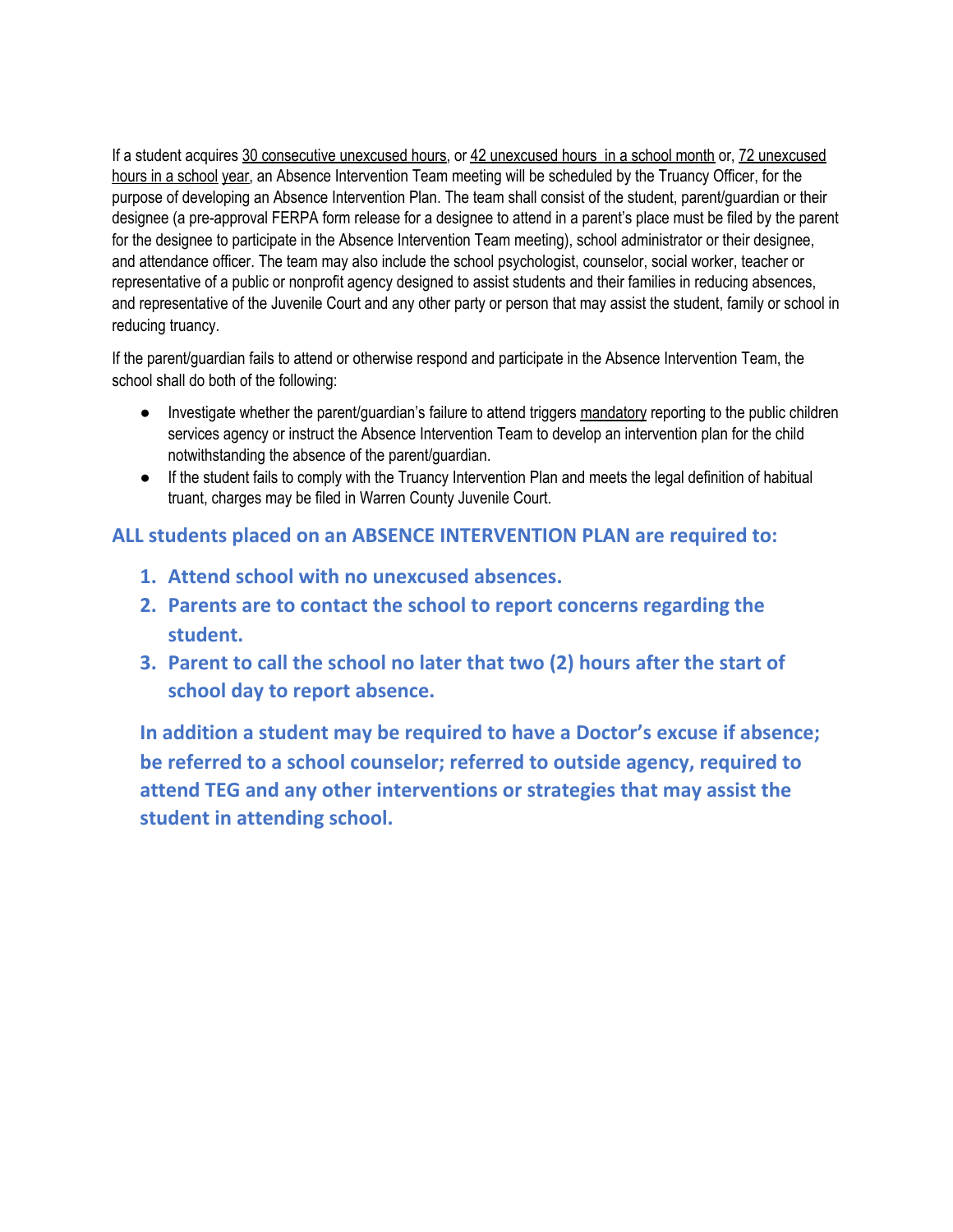## Remote Learning Attendance Policy

Welcome to the 2020-2021 Remote Learning program. The safety, welfare and education of your student is our upmost priority. We know that barriers to educating your student will be very different in this model of educational programming but with meaningful communication between students, families and school staff we are confident that this will be a rewarding educational experience for your student.

The Ohio Department of Education and the truancy laws in Ohio require that all schools monitor and track attendance in the remote learning programs for student's on-line activity and completion of assignments. That is to say we will not be required to know what your student is doing every moment of the school day, but we will be required to regularly monitor the number of hours your student is on-line working on assignments and completing assignments.

In addition, schools are required to notify families if their student is not in compliance with remote learning, offer mediation to address any issues and if not resolved file truancy charges in the Warren County Juvenile Court .

## Requirements:

All students are required to complete on-line or off-line educational opportunities totaling twenty-five (25) hours per week. Those hours may or may not occur during a typical school day but must be completed within one week period.

In addition, if a student fails to participate in seventy-two (72) consecutive hours of learning without legitimate excuse, the student will be withdrawn from the Remote Learning Program pursuant to Section 3314.03(A)(6)(b) Ohio Revised Code

Missed Hours: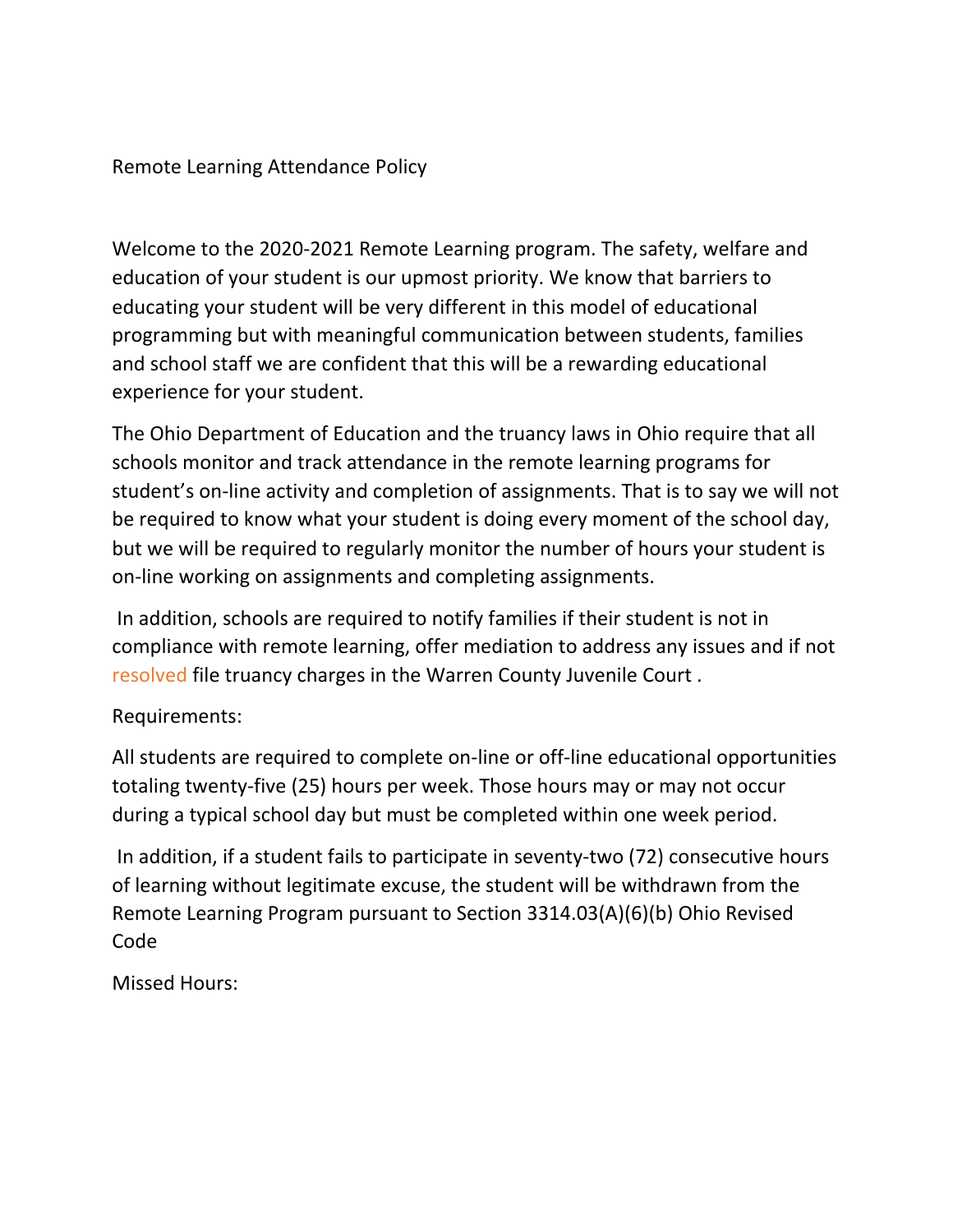The following factors are considered reasonable for missing hours

- **A.** Personal illness, a written statement from the student's treating physician, nurse practitioner or physician assistant verifying the illness may be required. (**this language may be changed if schools want to require this after 12 days-which mirrors what is required of other students in the building)**
- B. Death in the family
- C. Observation or celebration of a bona fide religious holiday
- D. Out-of-state travel, up to a maximum of twenty-four (24) hours per school year that the school is open for instruction, to participate in an approved enrichment or extracurricular activity.
- E. Such good cause as may be acceptable to the Superintendent, or his/her designee
- F. Medically necessary leave for a pregnant student.
- G. Failed digital access \* please refer to Digital Access section for specific details

For hours missed to be excused the parent(s), guardian(s) or custodian(s) must contact the school \_\_\_\_\_\_\_\_\_\_\_\_\_\_\_\_\_\_\_\_\_\_ ( s**chools may add in name of person, e-mail and phone number here)** Contact must be made within five (5) school days of the absence (missed hours) to be marked as excused.

Students are expected to make up missed hours of instruction within a one-week period or complete additional hours and lessons leading up to a planned event.

# Digital Access

In order to promptly trouble shoot any digital access issues please contact our Digital Access Department on the day your student experiences any issue/problem. Digital access issues include internet connectivity and technology issues.

Digital Department : which is a mame and contact info here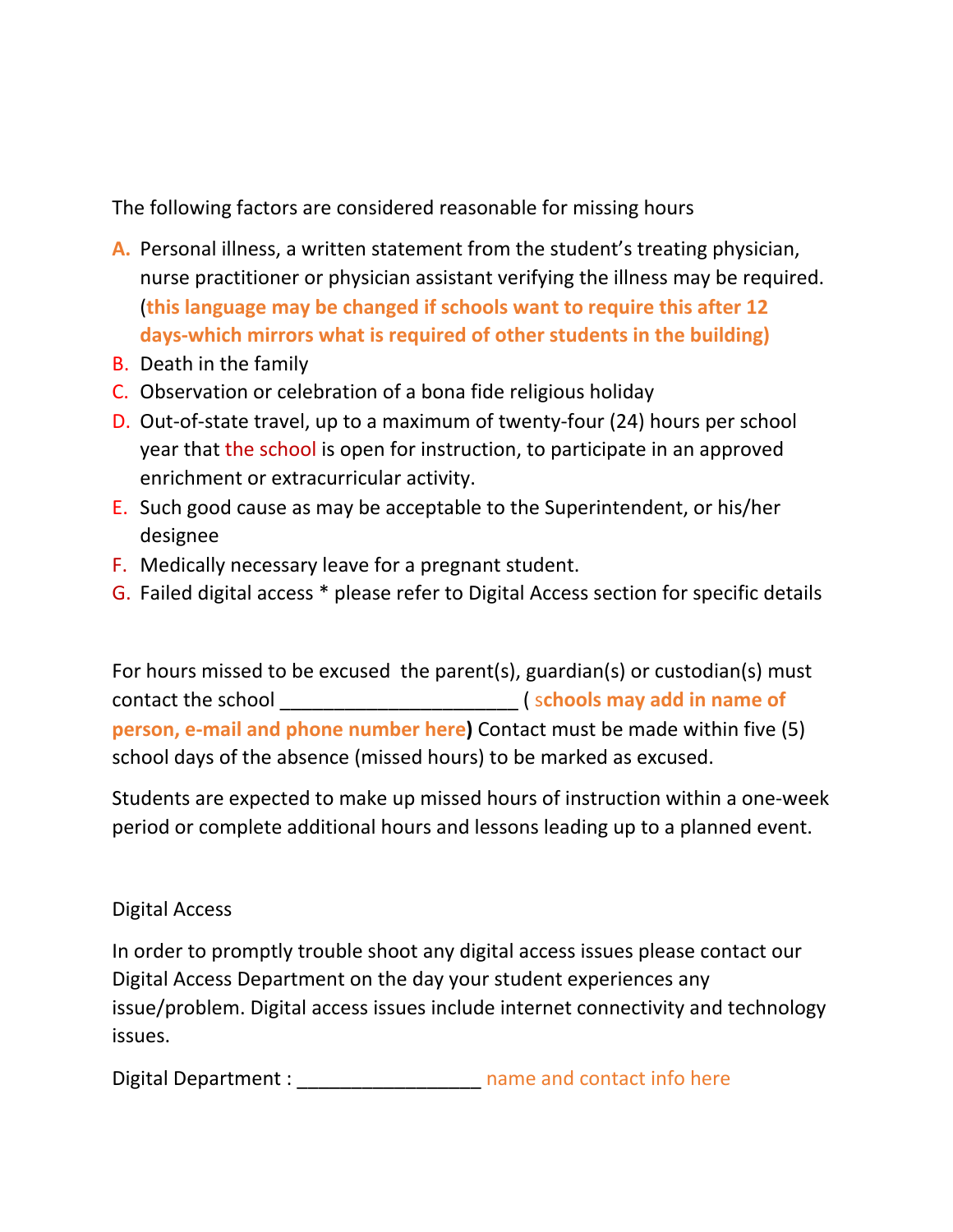Educational Programming Issues

Any other barriers to compliance with the on-line learning activities should be directed to your student's counselor/principal/ : \_\_\_\_\_\_\_\_ name and contact info here.

ALL REMOTE LEARNING STUDENTS placed on an Absence Intervention Plan are required:

- 1. Log on daily & complete all lessons/hours as required by the school district.
- 2. Parents are to contact the school if the student is unable to complete the lessons due to personal illness.
- 3. Parents are to contact the school to report any concerns regarding the student.
- 4. Parent to contact the school immediately if the student is experiencing technical issues.
- 5. Parent to contact the student's Champion teacher for academic issues.

In addition, student maybe referred to a counselor referred to outside agency, required to attend TEG and any other interventions or strategies that may assist the student in attending school.

All Attendance Intervention Plan are valid for 60 days (not including weekends, holidays, and snow days). If a student does not make significant improvement in attendance during that time period, truancy charges will be filed in Warren County Juvenile Court. Attendance Intervention plans maybe extended or updated pass the 60 day period if a student's attendance declines.

A referral to Warren County Children Service can be made on a student if a parent fails to participate in the Attendance Intervention plan if any of the following apply: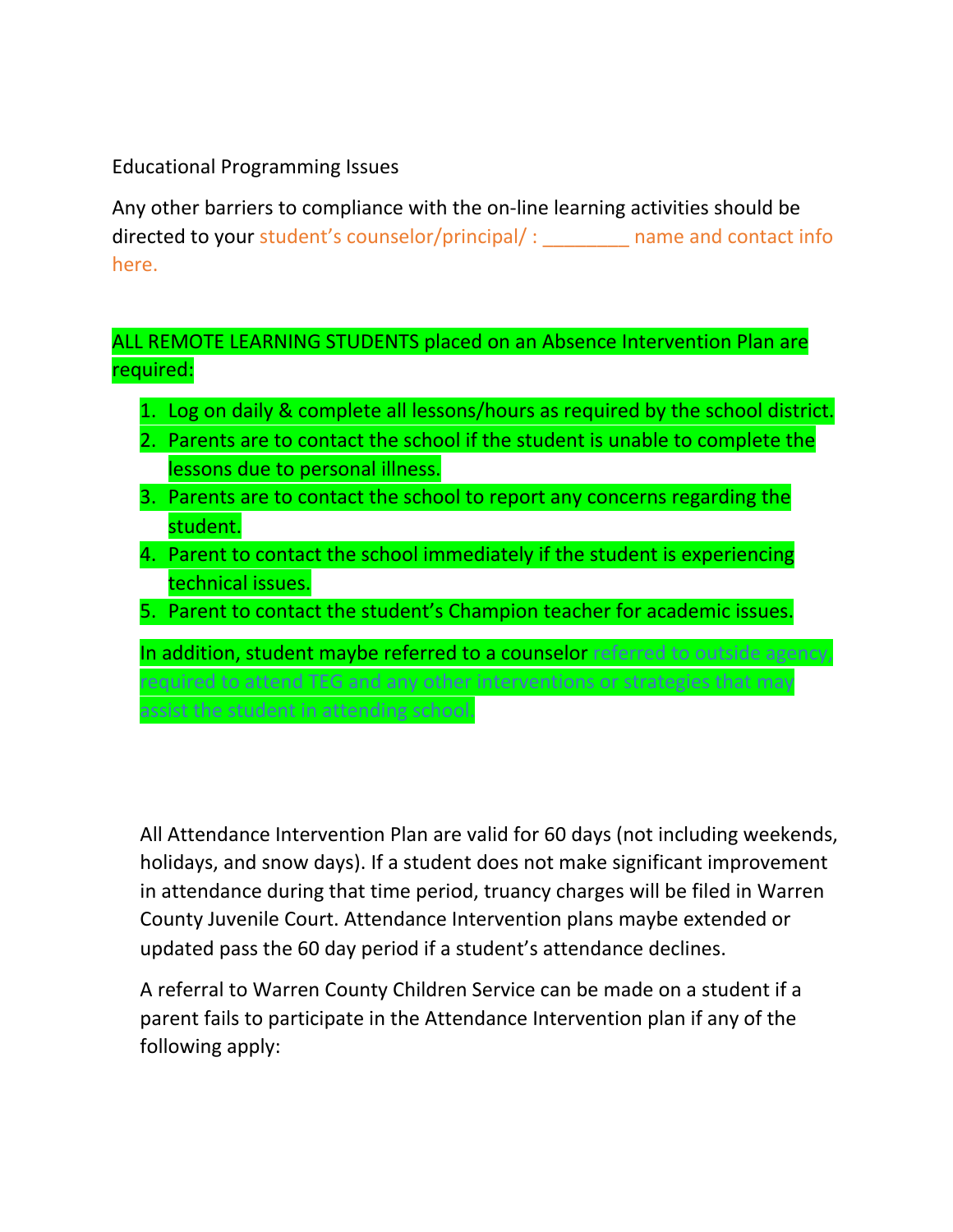Student is under 14 years of age; student is on a I.E.P. or 504; student has 3 or more office referrals or suspension in school year; student or siblings have a history of chronic absenteeism.

To answer some of the remaining questions:

Once a student reaches the # of absence (hours) allowed by law/policy, a Doctor's note is required. Exceptions to that are religious holidays, death of immediate family member & any other absence allowed by school administrator.

Any unexcused hours on students that switch from remote learning back to in person learning follow that student. The law applies to remote learners and in person learner. In addition, all unexcused & excused hours follow a student from on district to another.

Parents and/or legal guardians are responsible for the acts and omissions of their children. A parent/guardian maybe charges with Failure to Send a violation of Sections 3321.38 (A) Ohio Revised Code.

If a student continues to violate a Court order for attendance a parent/guardian may also be charges with Contributing to the Delinquency/Unruly of a minor 2919.24 (B)2 Ohio Revised Code a misdemeanor of the first degree punishable by fine up to \$1,000.00 and jail up to 6 months.

Legal threshold for Truancy:

The Ohio Revised Code define a student as being a habitual truant when a student has:

30 consecutive unexcused hours, or

42 unexcused hours in a school month, or

72 unexcused hours in a school year.

By Law if a student acquires 38 hours in one month or 65 hours in one school year of excused and/or unexcused hours, an attendance notification letter will be mailed to parent/guardian.

The school, in compliance with Ohio Truancy Laws has established the following intervention strategies to avoid unexcused hours, tardies and early dismissal.